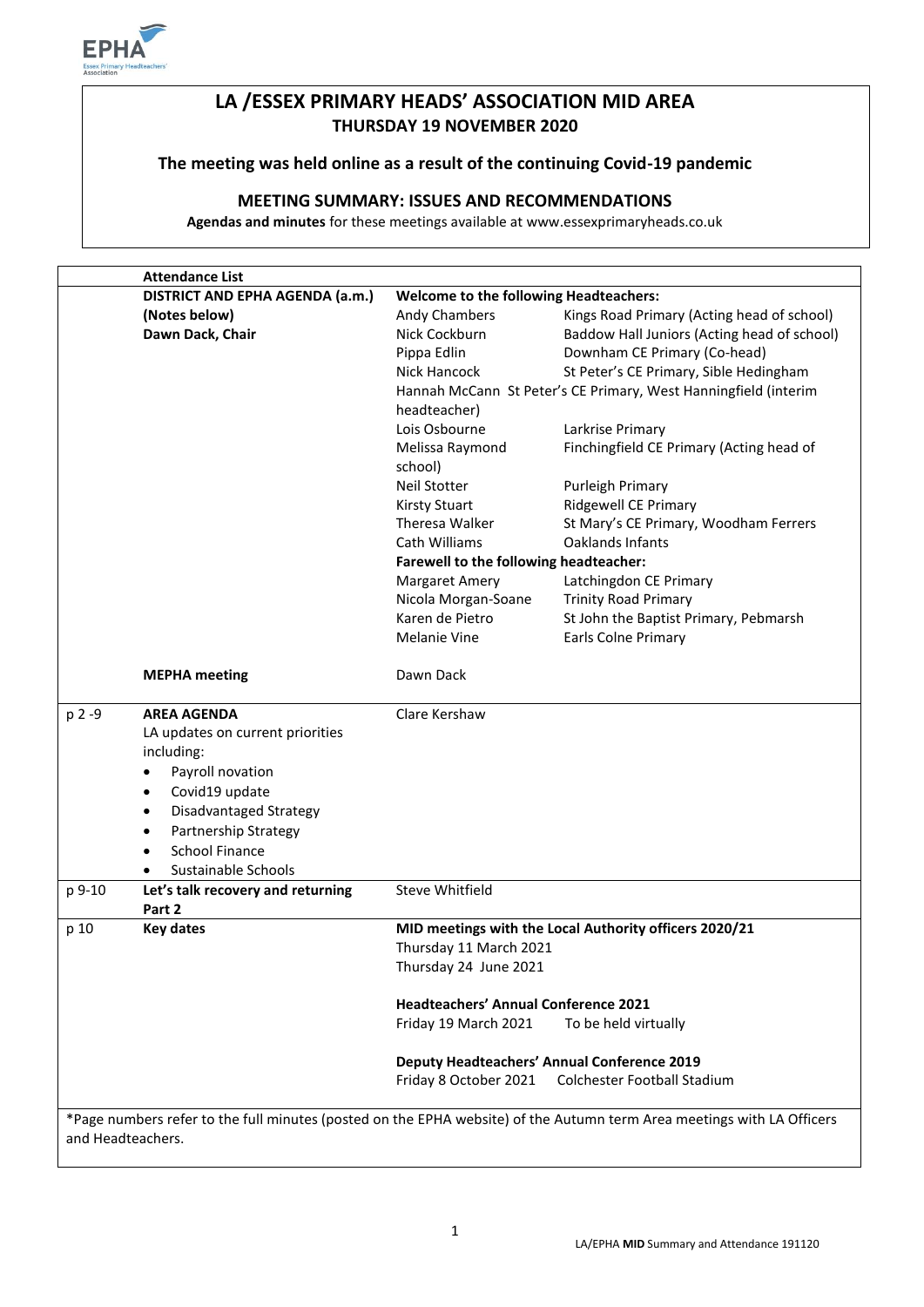

# **LA /ESSEX PRIMARY HEADS' ASSOCIATION MID AREA DISTRICT AND AREA MEETING Thursday 19 November 2020 Attendance**

#### **Present**

Deborah Bailey Rebecca Black Dida Burrell Dawn Dack Geraldine Denham-Hale Martin Hawrylak Stisted CE Primary Michelle Keeling Rayne Primary

#### **LA Officers**

Clare Kershaw Director of Education **Apologies** Tony Sale Mid SEND Quadrant Manager Steve Whitfield ECC Strategy Lead for Social,

Lois Ashforth Cold Norton Primary Liz Maycock Little Waltham CE Primary John Bunyan Primary St Andrew's Juniors Ian Bowyer **Boreham Primary Sarah Meares** Sarah Meares Terling CE Primary Phillip Brown All Saints CE Primary Kate Mills Cases and Hohn Ray Infants Sally Brisley **Woodcroft Nursery** Joanne Morgan Gosfield Primary Dawn Baker CEO Hera Academy Trust | Nicola Morgan-Soane Trinity Road Primary Alex Burden Great Waltham CE Primary Stephanie Newland St Margaret's CE Primary White Court School Wentworth Primary/Mid Chair Andy Chambers Kings Road Primary **Andy Chambers** Kings Road Primary **Jacqui Phillips** Woodville Primary Nick Cockburn Baddow Hall Juniors Jacquelyn Pick Springfield Primary Alison Cole St Peter's CE Primary, Coggeshall | Rachael Plunkett Priory Primary, Bicknacre Anna Conley The Howbridge Infants | Rowen Prigg St Michael's CE Juniors Andy Cumpstey St Michael's CE Primary, Braintree | Lesley Schlanker Baddow Hall Infants Lisa Dale **Howbridge Juniors** Heather Shelley Broomfield Primary St Mary's CE Primary, Burnham-on-Crouch Sharon Derbyshire St Pius X Catholic Primary Marie Staley Moulsham Juniors Moulsham Juniors Karen de Pietro St John the Baptist CE Primary Figures 1 | Kirsty Stuart Kirsty Stuart Ridgewell CE Primary Anita Easton Great Bradfords Infant & Nursery | Paul Sully Beehive Lane Primary Emma Flin St Andrew's CE Primary, Gt Yeldham Simon Waltham Heybridge Primary Kate Garnett Tollesbury School Greg Waters The Bishops CE & Catholic Primary Sarah Ginzler-Mayer St Joseph's and St Francis Catholic | Janis Waters Great Leighs Primary Carol Gooding Danbury Park Primary Lisa Waters East Hanningfield CE Primary Bridgette Gough Feering CE Primary/St Andrew's Mike Williams Trinity St Mary's Primary Mary Gurr Hatfield Peverel Infants Cath Williams Oaklands Infants Natalie Hawkes Newlands Spring Primary Nichael Wood Elm Hall Primary Vicky Jackson St Francis Catholic Primary Ceri Jones Chipping Hill Primary Jane Landa-Arrese Moulsham Infants **In Attendance** Sarah Manning Galleywood Infants **Pam Langmead** Professional Officer

Caroline Shingleton Andrew Smith

Catherine Hutley Assistant Director, Mid Amanda Buckland-Garnett Collingwood Primary Cathie Bonich School Effectiveness Partner, Mid | Debs Watson Tanglewood Nursery School

Hannah McCann St Peter's CE Primary, W Hanningfield Jinnie Nicholls Bulmer St Andrew's/St Giles CE Primary Helen Castell **Mattle Infants** Microsoft Maire O'Regan Margaretting & Roxwell CE Primary Wethersfield CE Primary Lyons Hall Primary

Alison Fiala **Head of Education and Early Years** Nick Hancock St Peter's CE Primary, Sible Hedingham Jo Barclay School Safeguarding Manager Kelly Stock Burnham-on-Crouch Primary Caroline Gibson School Effectiveness Partner, Mid | Linda Wiskin The Cathedral School

Note: If your attendance or apologies have not been noted please contact the EPHA Professional Officer at [pam@langmead.me.uk](mailto:pam@langmead.me.uk) for amendment.

Emotional and Mental Health (SEMH)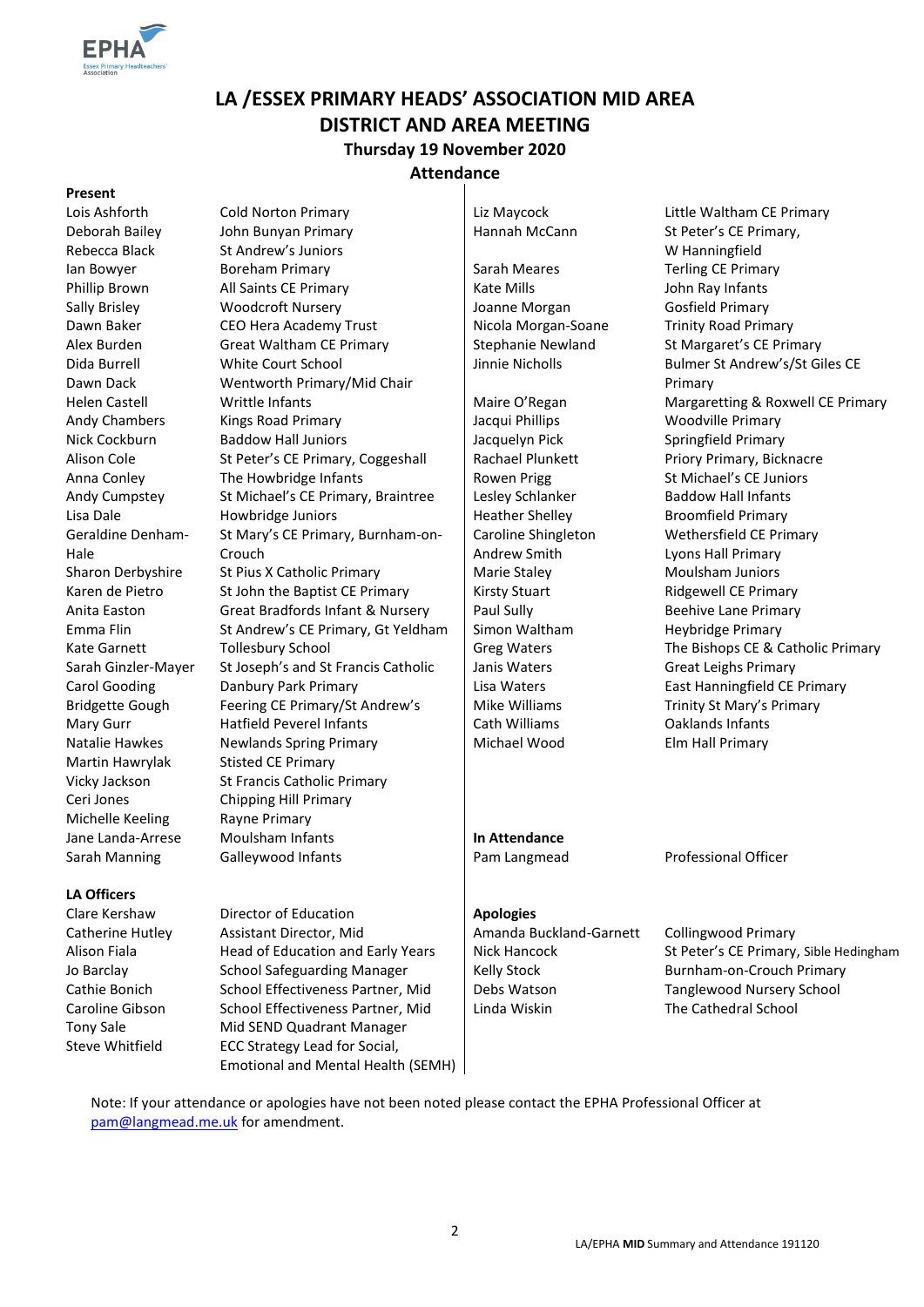

## **MID EPHA AREA MEETING MINUTES 19 NOVEMBER 2020**

### **1. WELCOME**

The meeting was held online as a result of the continuing Coronavirus pandemic.

Dawn Dack, the Mid Area Chair welcomed headteachers to the meeting.

#### **Welcome to the following Headteachers:**

| Andy Chambers        | Kings Road Primary (Acting head of school)                     |
|----------------------|----------------------------------------------------------------|
| Nick Cockburn        | Baddow Hall Juniors (Acting head of school)                    |
| Pippa Edlin          | Downham CE Primary (Co-head)                                   |
| Nick Hancock         | St Peter's CE Primary, Sible Hedingham                         |
| Hannah McCann        | St Peter's CE Primary, West Hanningfield (interim headteacher) |
| Lois Osbourne        | Larkrise Primary                                               |
| Melissa Raymond      | Finchingfield CE Primary (Acting head of school)               |
| Neil Stotter         | Purleigh Primary                                               |
| <b>Kirsty Stuart</b> | <b>Ridgewell CE Primary</b>                                    |
| Theresa Walker       | St Mary's CE Primary, Woodham Ferrers                          |
| Cath Williams        | Oaklands Infants                                               |

#### **Farewell to the following headteacher:**

| Margaret Amery      | Latchingdon CE Primary                |
|---------------------|---------------------------------------|
| Nicola Morgan-Soane | <b>Trinity Road Primary</b>           |
| Karen de Pietro     | St John the Baptist Primary, Pebmarsh |
| Melanie Vine        | <b>Earls Colne Primary</b>            |

Dawn thanked Nicola Morgan-Soane for serving as Vice-Chair of Mid EPHA since March 2017 and noted that her departure will lead to a vacancy for this position. She asked anyone who might be interested in taking on this role to contact her or the Professional Officer for more information.

#### **2. MID EPHA MEETING**

#### **a) EPHA Annual General Meeting**

The EPHA Annual General Meeting took place on 7 October 2020 and the following headteachers were elected as officers for the coming year:

- Harriet Phelps-Knights (Janet Duke Primary) Chair
- Nick Hutchings (Hamilton Primary) Vice-Chair
- Nicky Barrand (Cherry Tree Primary) Executive Treasurer

They are supported by 36 headteachers across the county, representing their colleagues in different districts. Dawn thanked the Mid representatives for working on behalf of their colleagues. The full Executive membership list, minutes of the AGM, and the Constitution and Financial Regulations are available on the EPHA website**.** 

The Executive meets regularly and works closely with the Local Authority. For the time being meetings are being held online and, while mainly Executive members attend those meetings, a reminder that other headteachers can attend if they wish to.

### **b) EPHA Priorities for 2020/21**

At the AGM the headteachers who attended discussed the priorities for the Association for the coming year. It was agreed these should include: *Support for schools around Covid-19*

Including navigating the guidance and putting forward primary headteacher views.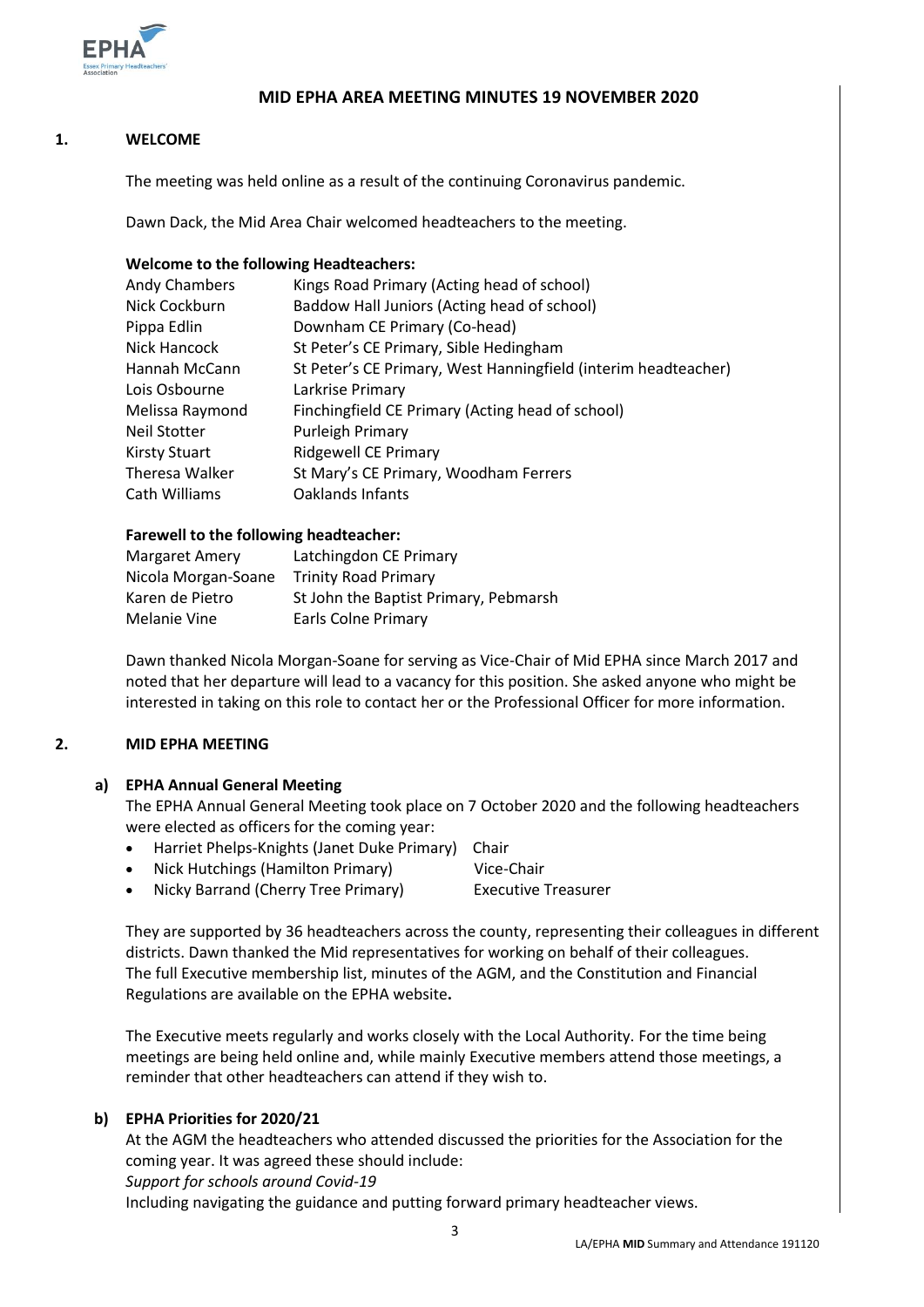

#### *Continuing to work collaboratively with partners*

Including the Local Authority, ASHE, ESSET, and now the Regional Schools Commissioner officer. It has never been more important to ensure that the primary headteacher voice is heard.

#### *Headteacher well-being*

This is even more important than ever given the huge current pressures on headteachers. The Headteacher Wellbeing programme, led by Jo Barclay, is being rolled out to schools. This started with a focus on resources for governors. The Professional Officer noted that all Schools Effectiveness Partners have received training on the Headteacher Wellbeing programme resources and they should be focused on this as a concern.

#### *Termly briefings for headteachers*

Continuation of the termly briefings delivered by the Professional Officer which are welcomed by many headteachers across the County.

#### *Training opportunities*

The Chair asked headteachers to feedback if there was anything EPHA should be responding to with training, resources and website updates – ongoing.

**c) The Autumn term EPHA newsletter** was circulated to headteachers in advance of the meeting - this can also be found on the Newsletter page of the EPHA website [www.essexprimaryheads.co.uk.](http://www.essexprimaryheads.co.uk/) Heads were also reminded to access the EPHA website for information and resources.

#### **d) EPHA conference information**

The Deputy and Assistant Heads' conference was held online this year and attended by over 180 delegates. Despite a few Zoom glitches, the conference was welcomed and enjoyed by the deputies, who heard presentations from Lord Robert Winston, Drew Povey and Jaz Ampaw-Farr, as well as workshops around managing anxiety, Ofsted and the primary curriculum.

The conference has become a "*do-not-miss"* annual networking event for many of our deputies and assistant heads, and reflects EPHA's recognition and appreciation of their role and importance in our primary schools. Next year's Deputy Heads' conference will be held on Friday 8 October 2021.

#### **Headteachers' conference**

Friday 19 March 2021

Sadly, we will need to hold the conference online in March, as it seems unlikely that we will be able to host a large gathering by then. Information will be sent to headteachers early in the spring term, and we promise to book some amazing speakers for you to enjoy.

#### **e) Ofsted update**

The Professional Officer noted that Michelle Winter, Senior HMI, had attended the West and North East termly meetings (minutes of those meetings available on the EPHA website). Michelle gave an update about the findings from the visits that have taken place so far this term; a second "state of the nation" briefing report has been produced by Ofsted and will be circulated to headteachers following the meeting. Pam noted that there is still no information about the future of Ofsted inspections, and in particular no news about the resumption of routine inspection, but Michelle Winter did tell the West heads (18/11/20) that they were expecting an announcement from the Secretary of State, at least by the end of November.

#### **f) The Arts Sphere**

Wishbone Partnership, in collaboration with the Lars Windhorst Foundation, offers arts enrichment classes to schools (primary and secondary) whereby qualified artists deliver classes to students, covering a range of topics, techniques and media including:

- Drawing and painting
- Printing techniques